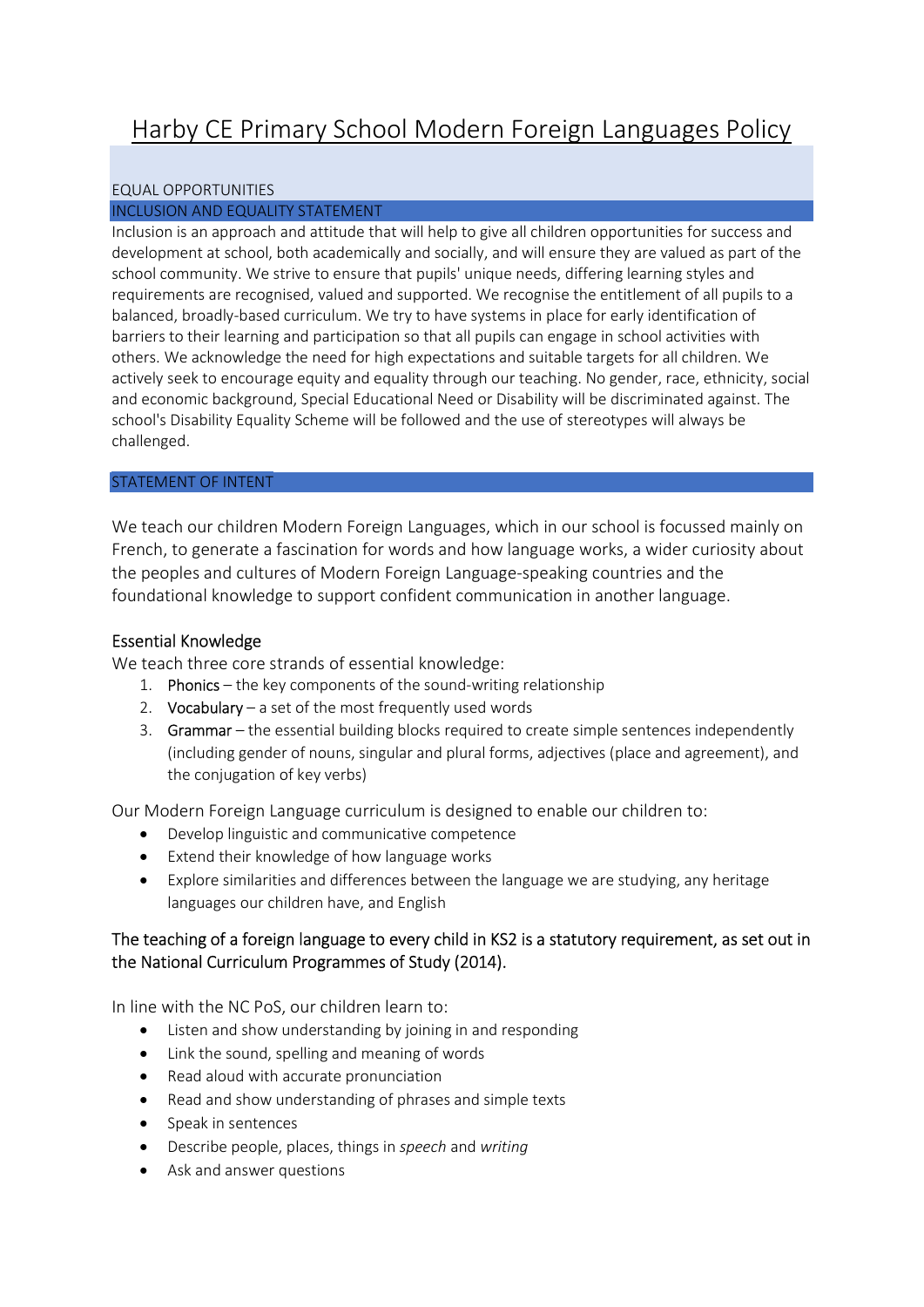- Express opinions
- Write phrases from memory
- Adapt phrases to create new sentences
- Use a dictionary

Our children also learn key cultural and country-specific knowledge. For example, by the end of KS2, our children:

- can name and locate on a map countries where French is spoken
- know the key geographical features of France including continent, surrounding seas and oceans, main mountains and rivers, capital city
- know the name and some detail about at least one festival or tradition from France
- know at least one typical food from France

## IMPLEMENTATION

## Curriculum provision

Our KS2 children have regular French lessons of approximately 30 minutes.

Further opportunities to recycle key vocabulary (e.g. numbers) and develop children's confidence are often built into classroom routines including greetings, providing instructions, stating lunch preferences, registration, rewards and praise on a more regular basis, even just for a few minutes in the school day e.g. when children are lining up.

A detailed scheme of work with audio-enabled resources for every lesson is provided in order to minimise unnecessary teacher workload. Teachers may, if they wish, adapt the resources to support active engagement and meet different learning styles for different cohorts of children.

## **IMPACT**

Children are continuously assessed on the knowledge they are taught in lessons, whenever they are called upon to understand and/or produce language, without reference to resources. Periodically they complete achievement tests in phonics, vocabulary and grammar covering all modalities (i.e. listening, speaking, reading and writing), which assess the specific knowledge they have been taught. Their progress and attainment is categorised in the following way, using our school assessment system:

- [E] Meeting expectations A child has learnt and retained the majority of phonics, vocabulary and grammar knowledge taught this term
- [A] Above expectations A child has learnt and retained all of the phonics, vocabulary and grammar knowledge expected this term, and has shown additional capacity for extending his/her knowledge.
- [B] Below expectations A child has learnt and retained less phonics, vocabulary and grammar knowledge than expected this term